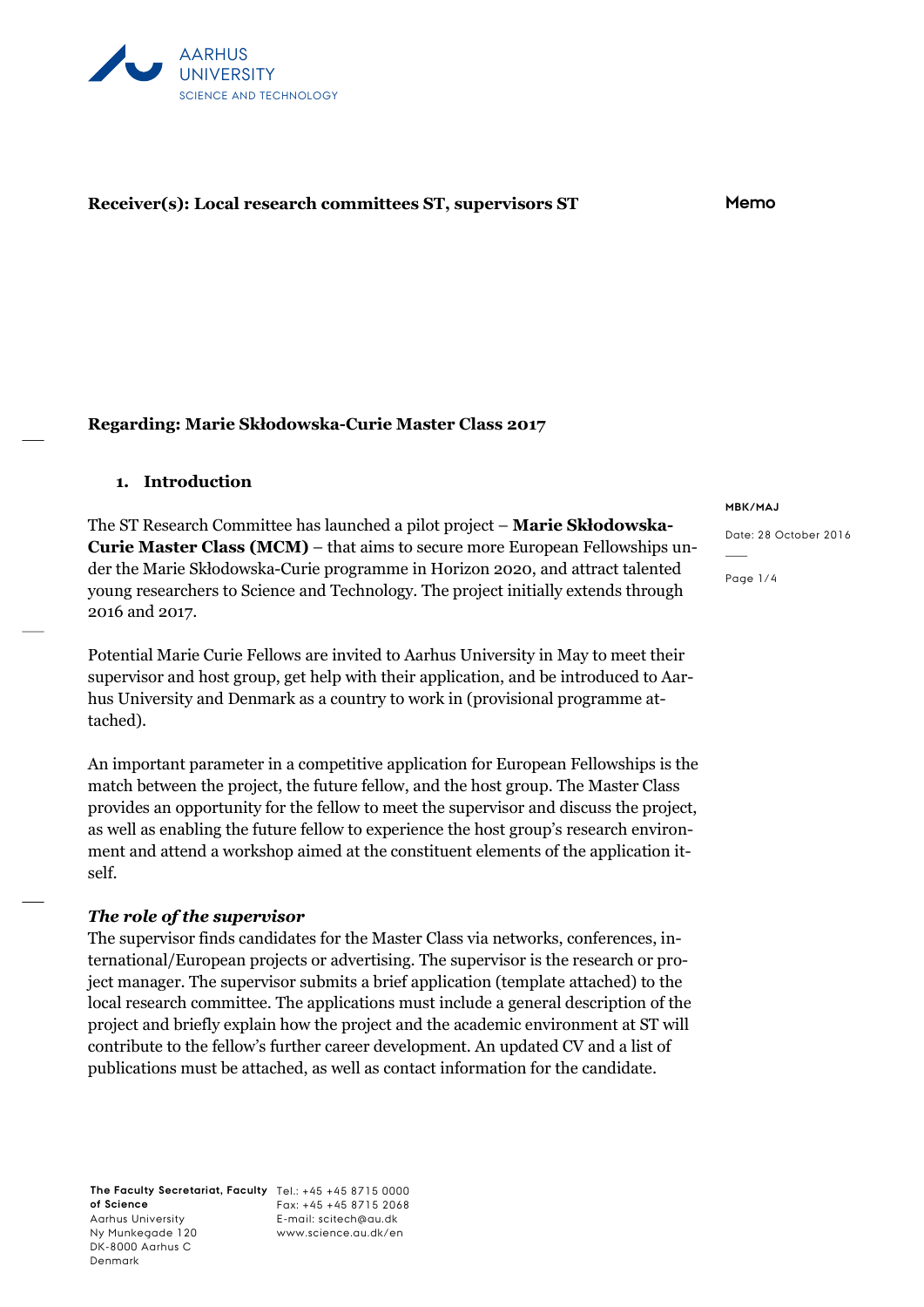

The supervisor must be present during the MCM on 16–18 May 2017. It is important that the supervisor and the future fellow discuss the project prior to the Master Class in May to ensure that they benefit from the event. The supervisor is responsible for organising a programme (including meals) for the time spent by the candidates at the departments (where there is no joint programme), and contributes to the application as well as acting as a mentor (throughout the whole procedure from the application stage to carrying out any projects and making a report).

## *The role of the local research committee*

The local research committee provides information about the project, encourages local support, and nominates candidates on the basis of proposals from supervisors.

The local research committee is responsible for ensuring that a brief assessment of the applicants is prepared, and that qualified applicants are nominated to the steering committee at the faculty. An assessment is made of whether the candidates are sufficiently qualified to be awarded a Marie Curie Fellowship. Each department is granted up to 4 candidates from Europe and 1 candidate from outside Europe. The nomination must state whether the department itself wishes to finance other participants in addition to the 5 candidates granted by the faculty.

# **2. Marie Skłodowska-Curie Actions in Horizon 2020**

Marie Skłodowska-Curie Actions – Individual Fellowships (MSCA-IF) – aim to promote the creative and innovative potential of researchers wanting to strengthen and extend their individual expertise via *'advanced training, international and intersectoral mobility'*.

#### **European Fellowships**

European Fellowships (EF) take place in a European or associated country. There is no thematic framework that must be met. Projects in all subject areas are accepted (bottom-up).

EF applications are aimed at one of 8 overall scientific panels (CHE – Chemistry, SOC – Social Sciences and Humanities, ECO – Economic Sciences, ENG – Information Science and Engineering, ENV – Environment and Geoscience, LIF – Life Sciences, MAT – Mathematics, PHYS – Physics). It is also possible to address the application to one of 3 specific panels. They have the following purposes: 1. to promote reintegration in European research (RI – Reintegration Panel), 2. to resume a research career (CAR – Career Integration Panel) or 3. to promote career paths between academia and industry (SE – Society and Enterprise Panel). The scientific panels, as well as the RI and CAR panels, have a total budget of EUR 179.5 million in 2016 and EUR 205 million in 2017. The SE panel has an independent budget of EUR 10 million in 2016 and 2017, respectively.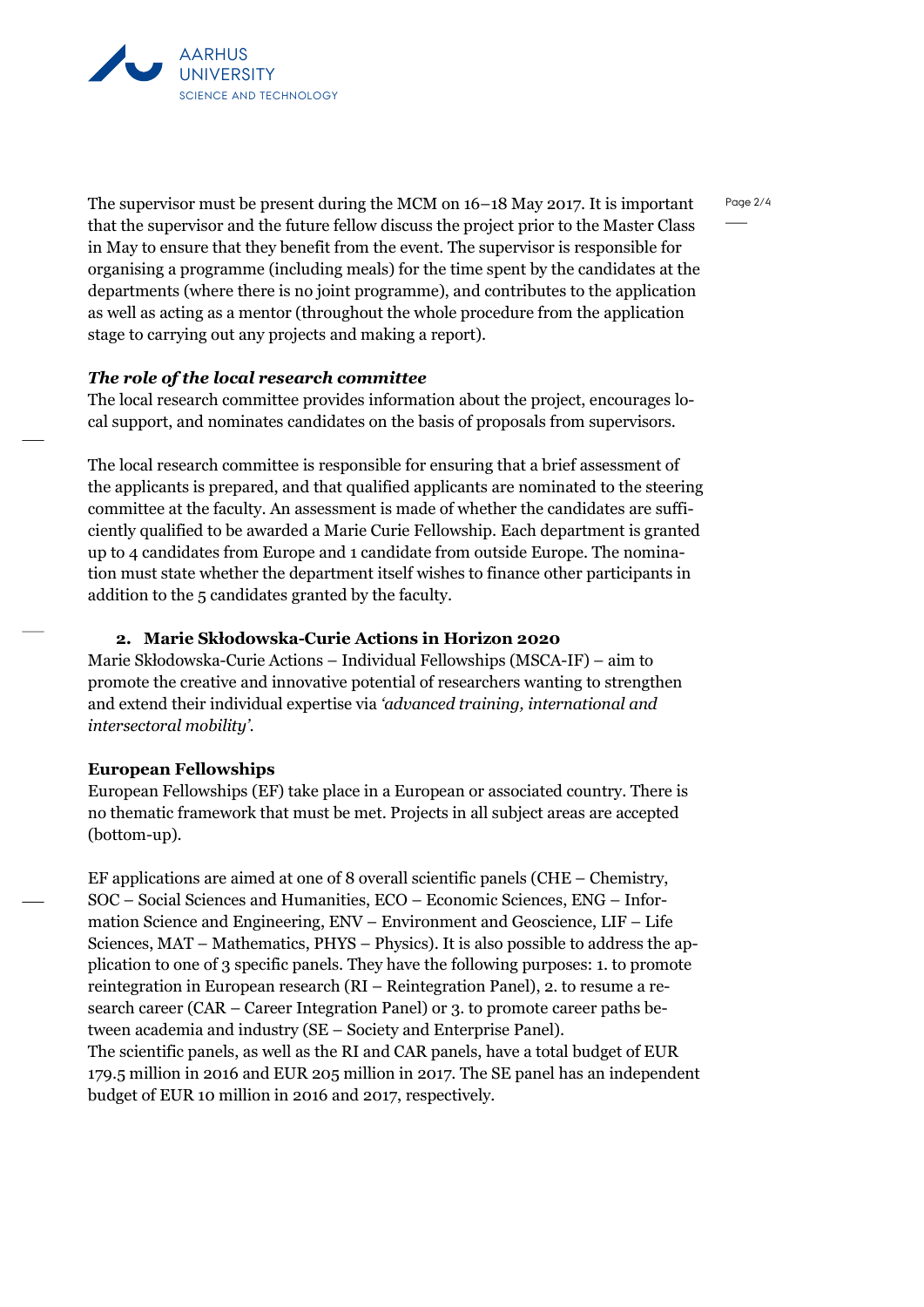

#### *MSCA-IF overview*

Page 3/4

| <b>INDIVIDUAL FELLOWSHIPS</b>            |                                    | <b>EUROPEAN</b>                       |                                               |                                       |                                       |
|------------------------------------------|------------------------------------|---------------------------------------|-----------------------------------------------|---------------------------------------|---------------------------------------|
|                                          |                                    | <b>Standard FF</b>                    | <b>CAR</b>                                    | RI                                    | <b>SE</b>                             |
| <b>EXPERIENCED</b><br><b>RESEARCHERS</b> | <b>Nationality</b>                 | <b>ANY</b>                            | <b>ANY</b>                                    | MS, AC or long-<br>term residents     | <b>ANY</b>                            |
|                                          | <b>Mobility</b>                    | From ANY<br>country<br>to MS or AC    | From ANY<br>country<br>to MS or AC            | From TC<br>directly<br>to MS or AC    | From ANY<br>country<br>to MS or AC    |
|                                          |                                    | $<$ 12 months in<br>the last 3 years  | $<$ 36 months in<br>the last 5 years          | $<$ 36 months in<br>the last 5 years  | $<$ 36 months in<br>the last 5 years  |
|                                          | <b>Career break</b><br>in research |                                       | $\geq$ 12 months<br>prior to call<br>deadline |                                       |                                       |
| <b>PARTICIPANTS</b>                      | <b>Beneficiary</b>                 | MS or AC                              | MS or AC                                      | MS or AC                              | MS or AC<br>Non-academic<br>only      |
|                                          | <b>Partner</b><br>Organisation     | MS or AC<br>(optional<br>secondments) | MS or AC<br>(optional<br>secondments)         | MS or AC<br>(optional<br>secondments) | MS or AC<br>(optional<br>secondments) |
| <b>DURATION</b> (months)                 |                                    | $12 - 24$                             | $12 - 24$                                     | $12 - 24$                             | $12 - 24$                             |
| <b>SCIENTIFIC AREAS</b>                  |                                    | 8                                     | 8                                             | 8                                     | 8                                     |
| <b>NUMBER OF RANKING LISTS</b>           |                                    | 8                                     | $\mathbf{1}$                                  | $\mathbf{1}$                          | 1                                     |

The table is based on the 2016 notice. No changes are expected to the formal requirements.

# **Target group – fellows**

MSCA-IF has no requirements regarding nationality or age. On the other hand, applicants are required to have a minimum of 4 years of research experience or a PhD degree. The typical applicant has some postdoctoral experience, but this is not a competitive parameter.

# *Expected effect of MSCA-IF*

The Commission has some clear expectations to the MSCA-IF programme, and it is important to keep these in mind when writing applications. The following is directly copied from the work programme for 2016–2017.

# **Expected impact**

At researcher level:

- Increased set of skills, both research-related and transferable ones, leading to improved employability and career prospects both in and outside academia
- Increase in higher impact R&I output, more knowledge and ideas converted into products and services
- Greater contribution to the knowledge-based economy and society

At organisation level: